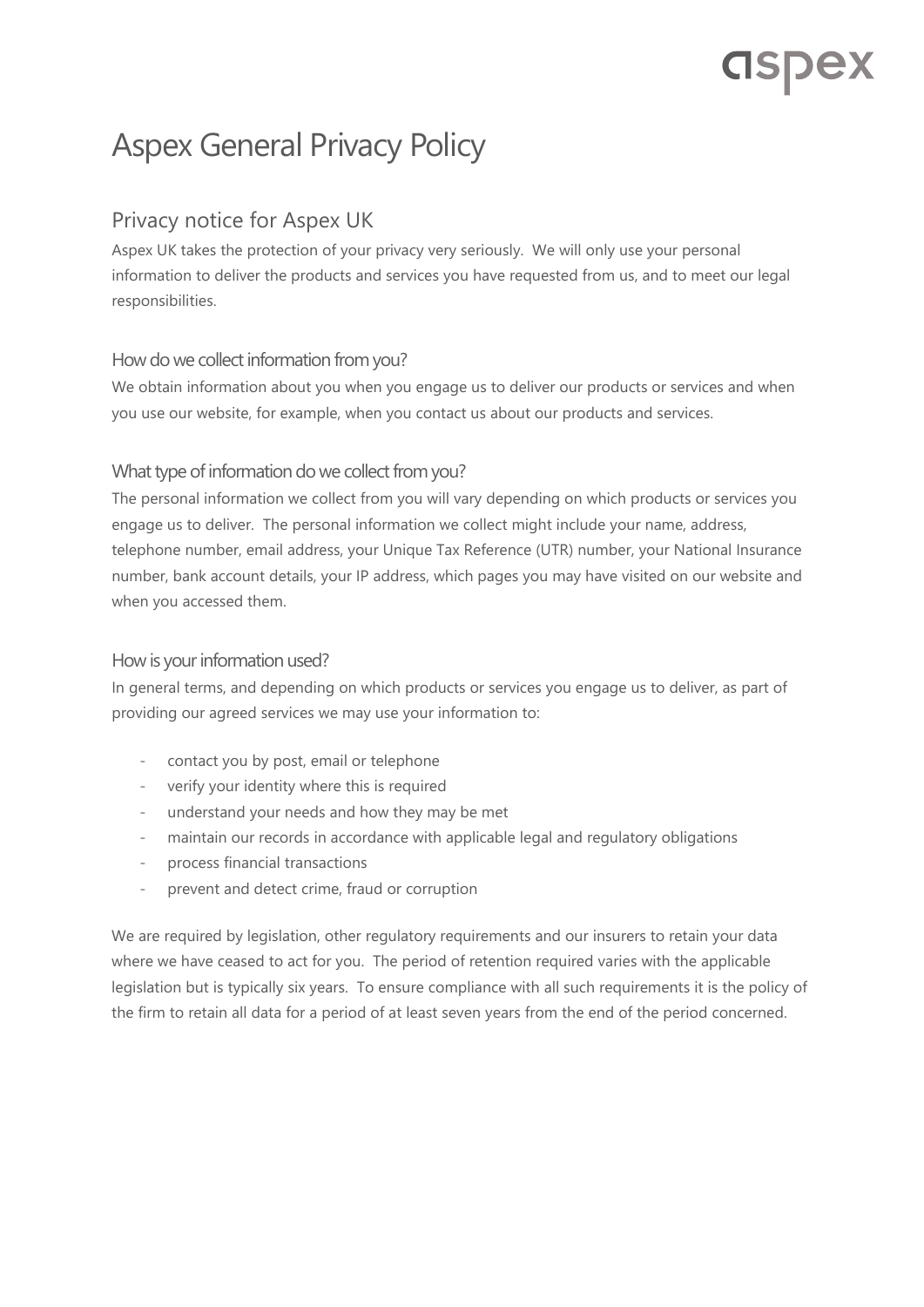# **CISPEX**

#### Who has access to your information?

We will not sell or rent your information to third parties. We will not share your information with third parties for marketing purposes. Any staff with access to your information have a duty of confidentiality under the ethical standards that this firm is required to follow.

#### Third Party Service Providers working on our behalf

We may pass your information to our third party service providers, agents, subcontractors and other associated organisations for the purposes of completing tasks and providing services to you on our behalf, for example to, credit insurers, installers of door sets, installers of specialist access control products. However, when we use third party service providers, we disclose only the personal information that is necessary to deliver the service and we have a contract in place that requires them to keep your information secure and not to use it for their own purposes.

Please be assured that we will not release your information to third parties unless you have requested that we do so, or we are required to do so by law, for example, by a court order or for the purposes of prevention and detection of crime, fraud or corruption.

#### How you can access and update your information

Keeping your information up to date and accurate is important to us. We commit to regularly review and correct where necessary, the information that we hold about you. If any of your information changes, please email or write to us, or call us using the 'Contact information' noted below. You have the right to ask for a copy of the information Aspex UK holds about you.

Security precautions in place to protect the loss, misuse or alteration of your information Whilst we strive to protect your personal information, we cannot guarantee the security of any information you transmit to us, and you do so at your own risk.

Once we receive your information, we make our best effort to ensure its security on our systems. Where we have given, or where you have chosen, a password which enables you to access information, you are responsible for keeping this password confidential. We ask you not to share your password with anyone.

Your data will usually be processed in our offices in the UK. However, to allow us to operate efficient digital processes, we sometimes need to store information in servers located outside the UK, but within the European Economic Area (EEA). We take the security of your data seriously and so all our systems have appropriate security in place that complies with all applicable legislative and regulatory requirements.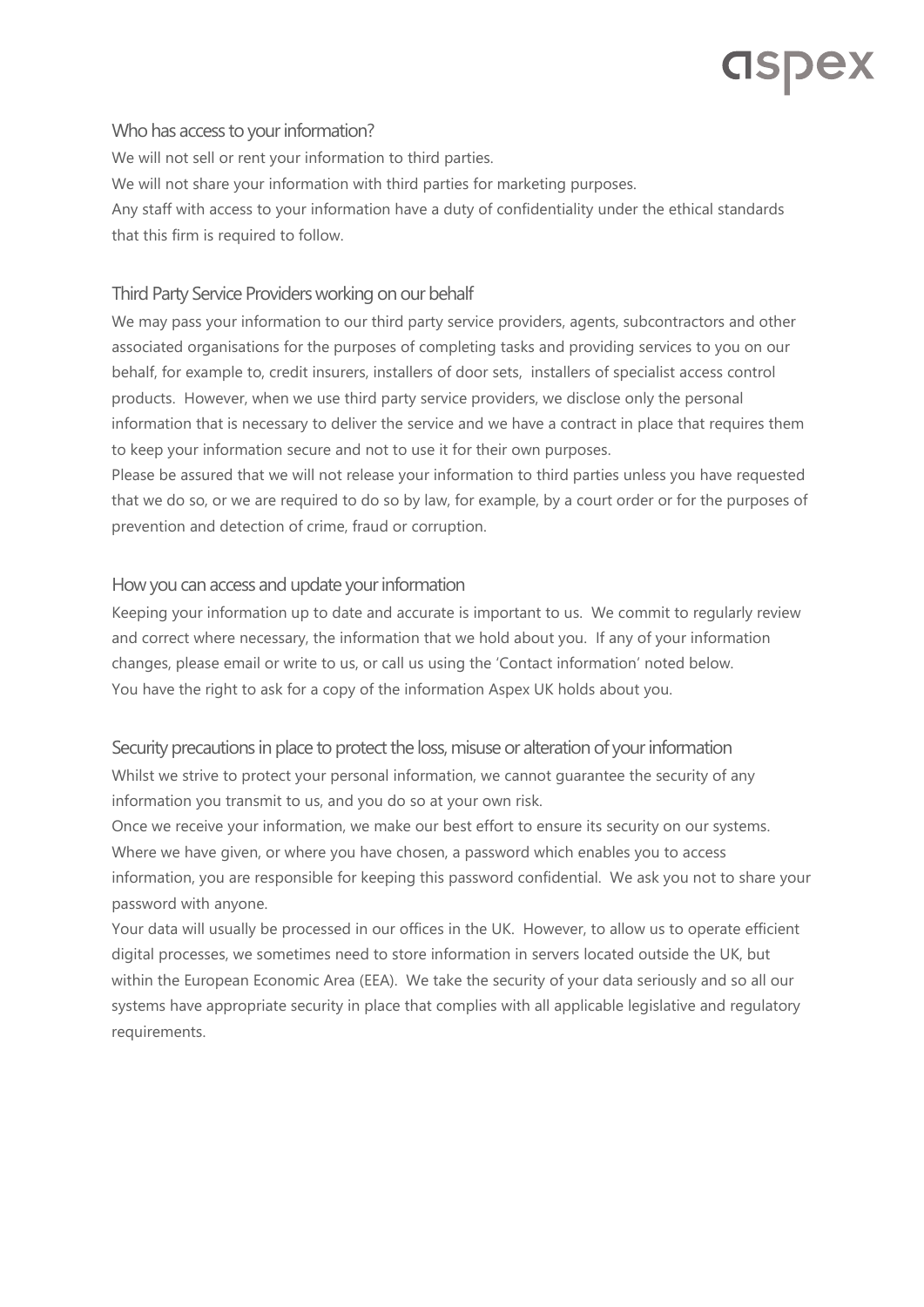### **CISPEX**

#### Your choices

We may occasionally contact you by post, email or telephone with details of any changes in legal and regulatory requirements or other developments that may be relevant to your affairs and, where applicable, how we may assist you further. If you do not wish to receive such information from us, please let us know by contacting us as indicated under 'Contact information' below.

#### Your rights

Access to your information: You have the right to request a copy of the personal information about you that we hold.

Correcting your information: We want to make sure that your personal information is accurate, complete and up to date and you may ask us to correct any personal information about you that you believe does not meet these standards.

Deletion of your information: You have the right to ask us to delete personal information about you where:

- you consider that we no longer require the information for the purposes for which it was obtained
- you have validly objected to our use of your personal information see 'Objecting to how we may use your information' below
- our use of your personal information is contrary to law or our other legal obligations
- we are using your information with your consent and you have withdrawn your consent see 'withdrawing consent to use your information' below.

Restricting how we may use your information: In some cases, you may ask us to restrict how we use your personal information. This right might apply, for example, where we are checking the accuracy of personal information about you that we hold or assessing the validity of any objection you have made to our use of your information. The right might also apply where there is no longer a basis for using your personal information but you do not want us to delete the data. Where this right is validly exercised, we may only use the relevant personal information with your consent, for legal claims or where there are other public interest grounds to do so.

Objecting to how we may use your information: Where we use your personal information to perform tasks carried out in the public interest then, if you ask us to, we will stop using that personal information unless there are overriding legitimate grounds to continue. You have the right at any time to require us to stop using your personal information for direct marketing purposes.

Withdrawing consent to use your information: Where we use your personal information with your consent you may withdraw that consent at any time and we will stop using your personal information for the purpose(s) for which consent was given.

Please contact us in any of the ways set out in 'Contact information' below if you wish to exercise any of these rights.